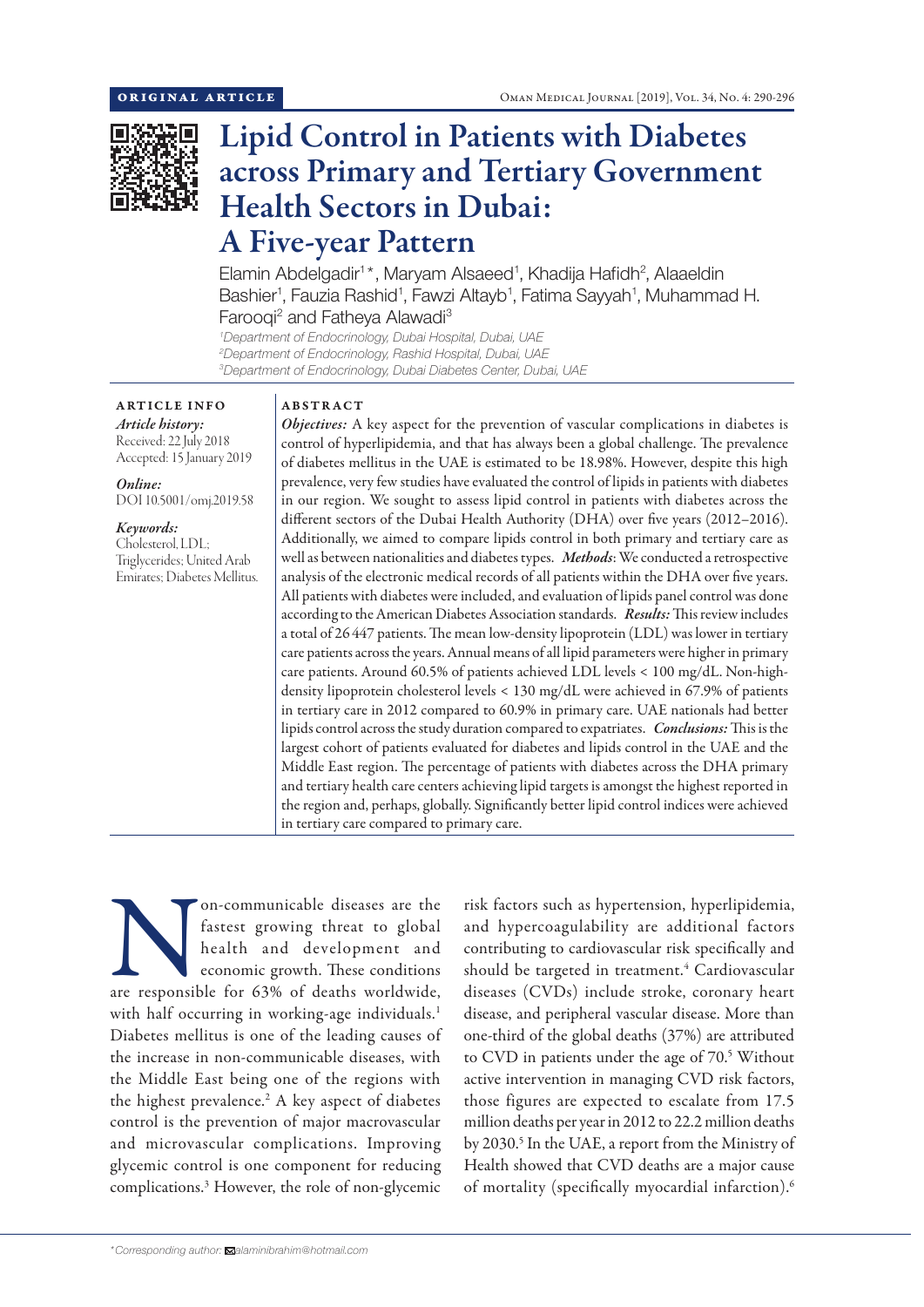In 2016, the World Health Organization reported that 44% of mortality in the UAE was due to CVD. However, CVD mortality improved between 2000 and 2016, and is expected to improve further until 2025.7

The American Diabetes Association (ADA) has set clear targets for lipid management in patients with diabetes as part of macrovascular risk management presumed to be of atherosclerotic origin.<sup>8</sup> Attaining the ADA benchmark in lipid control has always been a global challenge.<sup>9-12</sup> The prevalence of diabetes in the UAE is estimated to be 18.98%.<sup>2</sup> However, despite this high prevalence, there are few studies evaluating diabetes and its associated risk factors control patterns over the last few years in our region.<sup>13-17</sup>

The Dubai Health Authority (DHA) is the main governmental health sector in Dubai. The DHA has 13 primary care centers that manage patients with diabetes. Additionally, there are three hospitals with specialized diabetes care departments.

We believe that our study is unique, since the total population of Dubai is just above 2.9 million individuals<sup>18</sup> and we have studied around 26447 patients, which is around 1% of the population. We searched the medical database and included patients with an International Classification of Diseases (ICD) code for diabetes. Moreover, the data included was over five years including all the primary and tertiary care centers in the governmental health sector of Dubai. Those, collectively, would make the outcomes of this study quite robust and has an important epidemiological reflection of the real-life lipids control in patients with diabetes.

Our main aim was to assess lipid control in patients with diabetes across the DHA points of care over five years (2012–2016). Additionally, we aimed to compare the lipid control between primary and tertiary care and between UAE and non-UAE nationals.

### METHODS

We conducted a retrospective analysis of the electronic medical records of all patients who attended hospitals and primary health care centers in the DHA from January 2012 to December 2016. All patients with an ICD coding of type 1 and 2 diabetes, with or without complications, who had

at least one lipids reading per year were suitable for inclusion in the study. Having only one eligibility screening tool, the ICD coding of diabetes may have veiled a large number of patients with diabetes who were coded under other diseases (missed cases), however, at the same time, this gives the study the power of having 100% confirmed diabetes patients, without any inclusion bias.

Since the data was retrospectively collected, we randomly selected the latest lipid panel tests within the fourth quarter in each year, which we thought will reflect the outcome of that particular year, which again led to missing a sizable number of data points if the lipids panel test was not done during that time period (fourth quarter of the year).

Patients were categorized based on the different lipids parameters including total cholesterol (TC), triglycerides (TG), high-density lipoprotein (HDL), low-density lipoprotein (LDL), and non-high-density lipoprotein (non-HDL) levels. All control targets for each lipid parameter were assessed according to the ADA standards,<sup>5</sup> since all the study population was patients with diabetes. ADA targets for patients with diabetes to lower cardiovascular risk are < 150 mg/dL for TC, TG < 150 mg/dL, LDL < 100 mg/dL, and non-HDL < 130 mg/dL.8 According to the ADA cutoff points, data was analyzed to obtain the mean of each parameter's control annually, as well as the percentage of patients at target.

Different variables of lipids panel were further compared between primary versus tertiary services,

Table 1: Demographic distribution of the study

| population.                             |           |                |  |  |  |  |  |
|-----------------------------------------|-----------|----------------|--|--|--|--|--|
| Category                                | Frequency | Percentage (%) |  |  |  |  |  |
| Males                                   | 12765     | 48.3           |  |  |  |  |  |
| Females                                 | 13682     | 51.7           |  |  |  |  |  |
| UAE nationals                           | 19508     | 73.8           |  |  |  |  |  |
| Expatriates                             | 6939      | 26.2           |  |  |  |  |  |
| T <sub>1</sub> D <sub>M</sub>           | 2625      | 9.9            |  |  |  |  |  |
| T <sub>2</sub> DM                       | 23822     | 90.1           |  |  |  |  |  |
| Tertiary care patients                  | 10967     | 41.5           |  |  |  |  |  |
| Primary care patients                   | 15480     | 58.5           |  |  |  |  |  |
| DM without CV or renal<br>complications | 24432     | 92.4           |  |  |  |  |  |
| DM with CV or renal<br>complications    | 2015      | 7.6            |  |  |  |  |  |

*UAE: United Arab Emirates; T1DM: type 1 diabetes mellitus; T2DM: type 2 diabetes mellitus; DM: diabetes mellitus; CV: cardiovascular.*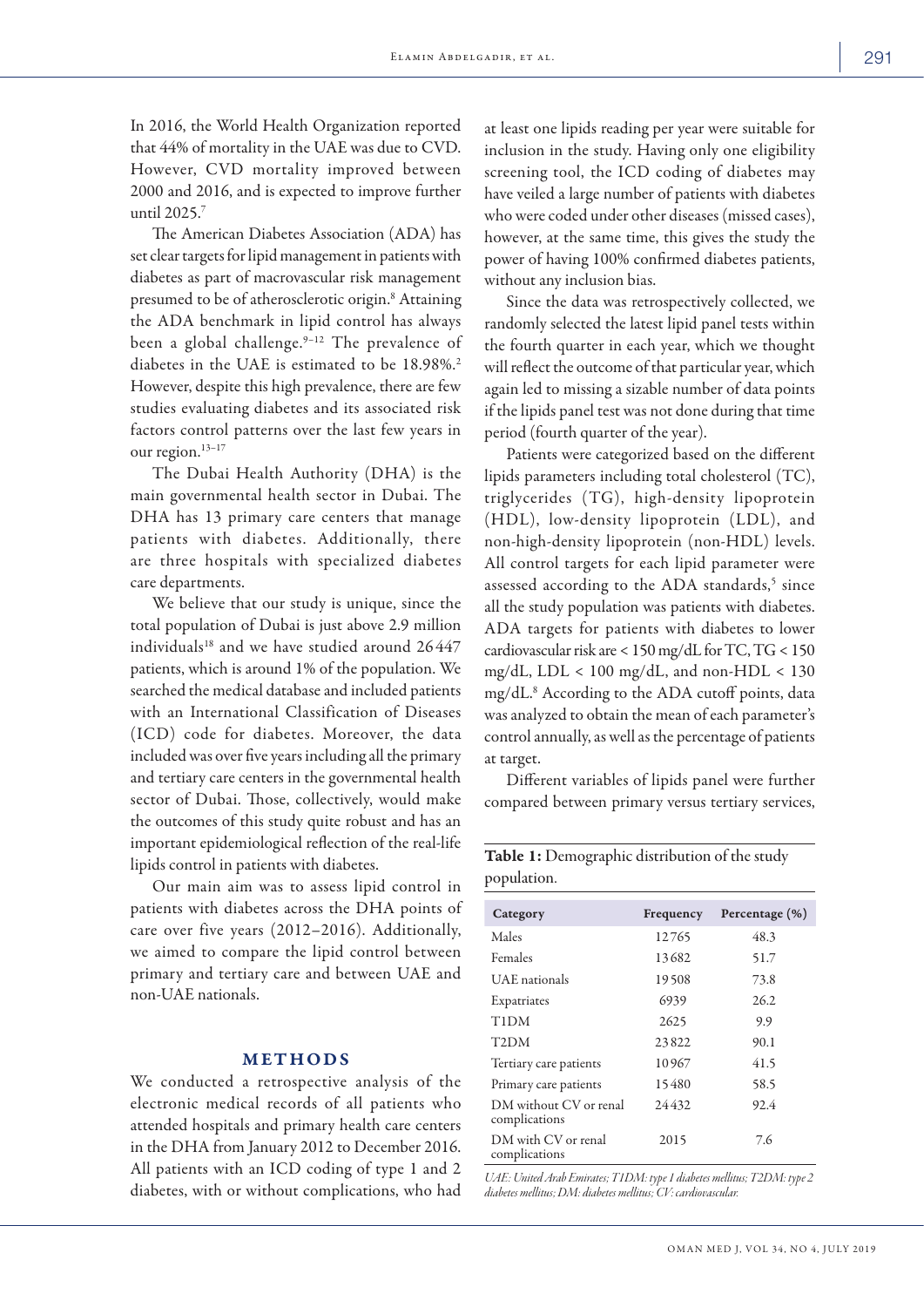| ۰.<br>× |  |
|---------|--|
|---------|--|

| Category              | Primary care                                | <b>Tertiary care</b>                                | Total                                      | <b>UAE</b> nationals                         | Expatriates                              |
|-----------------------|---------------------------------------------|-----------------------------------------------------|--------------------------------------------|----------------------------------------------|------------------------------------------|
| TC, mg/dL             | $170.0 \pm 41.5$                            | $165.0 \pm 40.6$                                    | $167.0 \pm 41.1$                           | $168.0 \pm 40.9$                             | $165.0 \pm 41.3$                         |
| TG, mg/dL             | $136.0 \pm 92.7$                            | $131.0 \pm 84.2$                                    | $133.0 \pm 88.5$                           | $131.0 \pm 89.6$                             | $140.0 \pm 91$                           |
| $HDL$ , mg/dL         | $49.0 \pm 13.2$                             | $50.0 + 14.0$                                       | $49.0 \pm 13.6$                            | $51.0 \pm 13.9$                              | $46.0 \pm 12.2$                          |
| $LDL$ , mg/d $L$      | $99.0 + 36.2$                               | $92.0 \pm 34.8$                                     | $96.0 \pm 35.5$                            | $96.0 \pm 35.5$                              | $96.0 \pm 35.8$                          |
| $LDL, < 100$ mg/dL, % | 56.0                                        | 65.0                                                | 60.5                                       | 61.1                                         | 58.9                                     |
| Year                  | Primary care<br><b>LDL</b><br>$< 100$ mg/dL | <b>Tertiary care</b><br><b>LDL</b><br>$< 100$ mg/dL | Primary care<br><b>TC</b><br>$< 150$ mg/dL | <b>Tertiary care</b><br>TC.<br>$< 150$ mg/dL | Primary care<br>non-HDL<br>$< 130$ mg/dL |
| 2012                  | 52.9%                                       | 62.6%                                               | 31.2%                                      | 35.5%                                        | 60.9%                                    |
| 2013                  | 59.6%                                       | 65.6%                                               | 36.4%                                      | 39.4%                                        | 67.0%                                    |
| 2014                  | 59.5%                                       | 67.2%                                               | 35.8%                                      | 41.6%                                        | 66.2%                                    |
| 2015                  | 52.5%                                       | 63.7%                                               | 33.4%                                      | 39.7%                                        | 60.7%                                    |
| 2016                  | 55.7%                                       | 66.1%                                               | 34.9%                                      | 41.2%                                        | 61.6%                                    |

Table 2: Lipid profile means and percentages in primary and tertiary care and in UAE nationals and expatriates between 2012 and 2016.

*UAE: United Arab Emirates; TC: total cholesterol; TG: triglycerides; HDL: high-density lipoprotein; LDL: low-density lipoprotein; non-HDL: non-high-density lipoprotein.*

UAE nationals versus expatriates, and between patients with type 1 versus type 2 diabetes.

Data were statistically described in terms of mean±standard deviation, median and range, or

frequencies (number of cases) and percentages when appropriate. Comparison of numerical variables between the study groups was made using Student's *t*-test for independent samples in comparing two







Figure 1: Mean lipid parameter control between primary and tertiary care centers across the study duration (2012–2016).

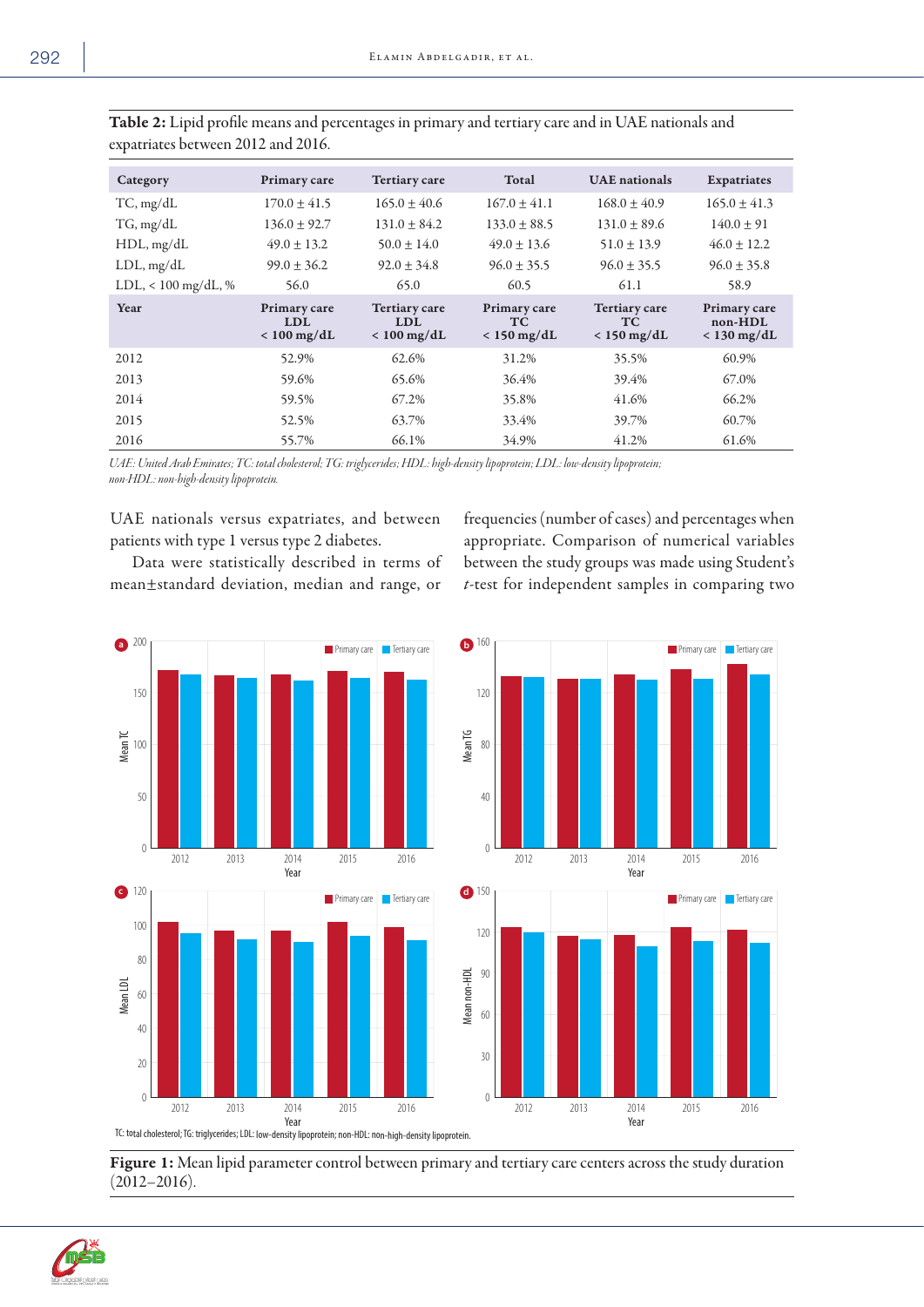groups and one-way analysis of variance (ANOVA) test with post-hoc multiple two-group comparisons for comparing more than two groups. Withingroup comparison between the different years was made using repeated measures of ANOVA test. For comparing categorical data, the chi-square test was performed. Fisher's exact test was used instead when the expected frequency was less than five. A *p*-value < 0.050 was considered statistically significant. All statistical calculations were done using SPSS Statistics (IBM Corp. Released 2013. IBM SPSS Statistics for Windows, Version 22.0. Armonk, NY: IBM Corp.).

# RESULTS

A total of 26447 patients with diabetes were included in this analysis; the male to female distribution was similar (48.3% and 51.7%, respectively). Being a governmental sector (where all nationals receive free treatment), 73.8% of patients in our cohort were Emirati nationals ( $n = 19508$ ), while expatriates were only 26.2% ( $n = 6939$ ). As expected, type 1 diabetes mellitus patients made up to  $9.9\%$  (n = 2625) of the cohort [Table 1].

In total, amongst both primary and tertiary care patients, the mean values of all lipid profile components over the study duration was within the target range as per the ADA standards of care [Table 2]. Interestingly, around 60.5% of patients achieved an LDL < 100 mg/dL [Figure 1]. Tertiary care patients achieved a mean LDL of 92.0±34.8 mg/dL while in primary care the mean was 99.0±36.2 mg/dL. We noted a statistical difference in the LDL targets achieved between patients attending tertiary versus primary care centers ( $p < 0.001$ ). Sixty-five percent of patients in tertiary care had an LDL < 100 mg/dL compared to 56.0% of patients in primary care [Figure 2].

UAE nationals had higher TC levels compared to expatriates (168.0±40.9 mg/dL and 165.0±41.3 mg/dL, respectively). However, their TG levels over the five years were lower than expatriates (131.0±89.6 mg/dL and 140.0±91.0 mg/dL,



Figure 2: Percentage of patients with target lipid parameter control between primary and tertiary care centers across the study duration (2012–2016).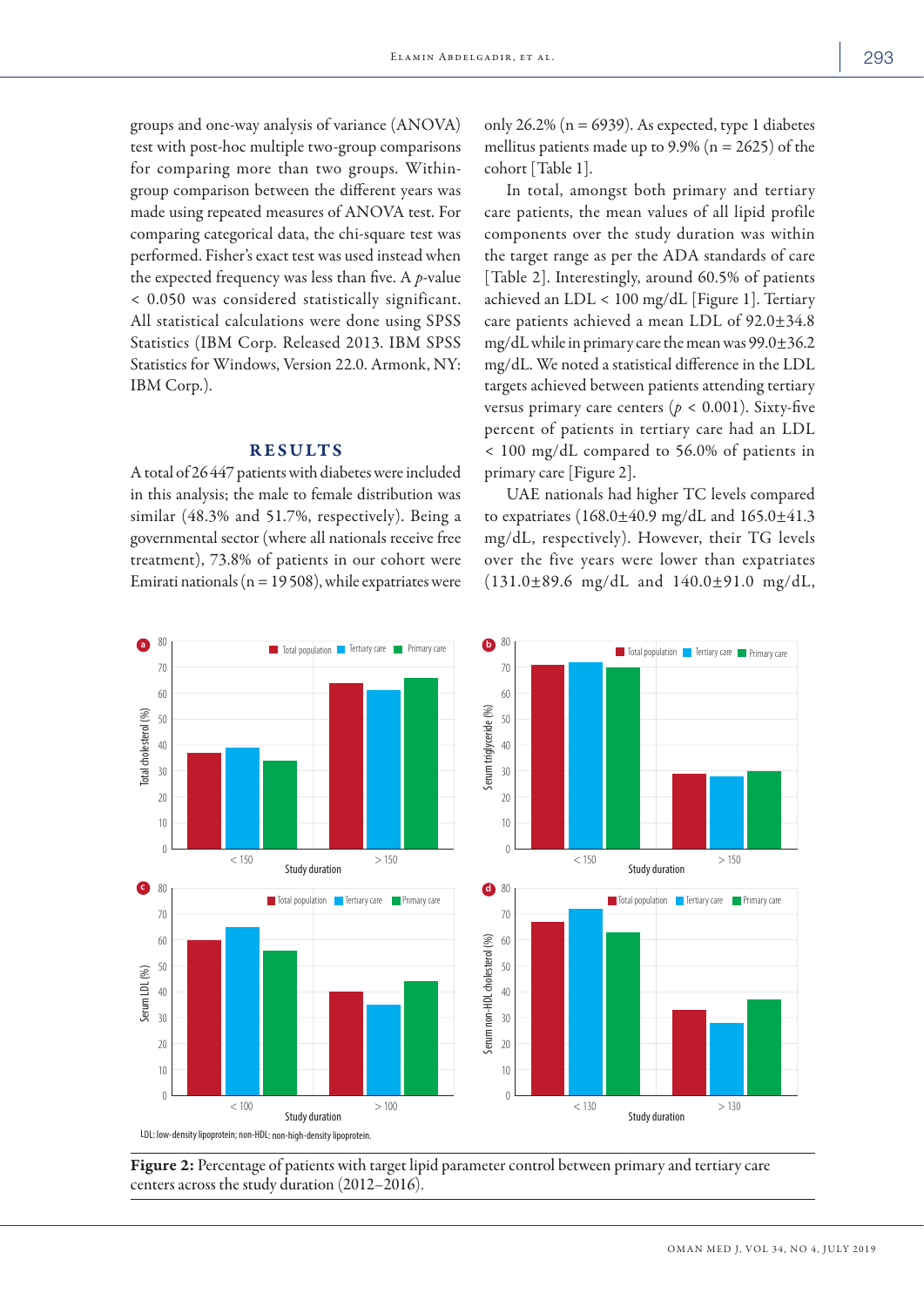respectively). Interestingly, mean LDL was similar in UAE nationals and expatriates (96.0±35.5 mg/dL and 96.0±35.8 mg/dL, respectively), despite the higher TC in UAE nationals [Table 2]. This might be attributed to higher HDL levels in UAE nationals compared to expatriates, which was statistically significant  $(p < 0.001)$ .

The non-HDL cholesterol (non-HDL-C) of < 130 mg/dL was achieved in 67.9% in tertiary care in 2012 compared to 60.9% in primary care, and this difference was statistically significant  $(p < 0.001)$ [Table 2]. Reassuringly, tertiary care centers achieved tighter lipids indices across the study period, which may be attributed to looking after patients at higher risk of CVD.

## DISCUSSION

CVD is a leading global cause of morbidity and mortality amongst patients with diabetes.5 In the Middle East, the volume of CVD deaths is one of the highest in the world.19

Diabetes is associated with a two- to four-fold increased risk for CVD and is considered a coronary artery disease (CAD) risk equivalent.<sup>20</sup> LDLcholesterol (LDL-C) appears to have the major role in atherosclerosis and CAD development, and, hence, its management may take precedence over glycemic reduction to reduce CAD risk in individuals with diabetes. Surprisingly, despite the benefits of treating dyslipidemia in both primary and secondary prevention of CVD, a significant number of patients do not achieve their target lipid levels in many countries, particularly those patients at higher CVD risk.21–25

The ADA has put forth specific guidelines and LDL targets for patients with diabetes as they constitute a high-risk category. However, achieving those targets is a formidable task.<sup>8</sup>

Our review includes 26447 patients with diabetes making it the largest cohort of patients evaluated for diabetes and lipid control at both primary and tertiary levels in the UAE and the Middle East region.13,14,26–29 Sixty-five percent of our patients in tertiary care had an LDL < 100 mg/dL compared to 56.0% of patients in primary care. This might be explained by the fact that patients attending tertiary care are mostly high-risk groups who are targeted to lower their LDL levels.

The Centralized Pan-Middle East Survey on the under-treatment of hypercholesterolemia (CEPHEUS) using lipid-lowering drug therapy included 5276 patients in six Arabian Gulf countries (Bahrain, Saudi Arabia, Qatar, Oman, Kuwait, and the UAE). LDL-C goal was attained in 52% of the cohort according to the updated National Cholesterol Education Program, Adult Treatment Panel-III. However, the CEPHEUS did not have a separate analysis of patients with diabetes.<sup>30</sup>

On the other hand, results from the Dyslipidemia International Study-Middle East, in which more than three-quarters of patients were classified as very high-risk (based on European Society of Cardiology guidelines) demonstrated that the most prevalent lipid abnormality, despite chronic statin treatment, was elevated LDL-C levels. Goal LDL-C levels (< 70 mg/dL) were not attained in 61.8% of all patients and 69.5% of very high-risk patients, which included a cohort of patients with diabetes.<sup>26</sup>

In our cohort, 60.5% of patients achieved a target LDL < 100 mg/dL. Similar results were reported in another retrospective cohort study in Dubai, which found 71% of patients met the LDL targets.17 The study analyzed the patterns of care and treatment target success in patients with diabetes. However, the study population was only 250 patients selected from a single tertiary care setup over six months, which minimizes the reliance on these figures from an epidemiological point of view. Moreover, the patients selected were only Emirati nationals. Our study included 6939 non-Emirati patients giving a better epidemiological estimate.

In tertiary care, patients achieved a mean LDL level of 92.0 mg/dL while in primary care the mean was 99.0 mg/dL. This might be explained by the fact that patients attending tertiary care are mostly highrisk groups who are targeted to lower LDL levels. Nonetheless, in both levels of care, patients were able to achieve desirable mean LDL levels.

Non-HDL-C levels < 130 mg/dL were achieved in 67.9% of patients in tertiary care in 2012 compared to 60.9% in primary care (*p <* 0.001). Non-HDL-C is gradually gaining the attention of the guidelines, and calculating non-HDL has become a recommended routine in the dyslipidemia management.<sup>8,31</sup>

Although UAE nationals had higher TC compared to expatriates, their TG levels over the five years were lower. We do not have a specific explanation for this observation, but perhaps the dietary habit and lifestyle may play a role. Interestingly, the mean LDL mean was similar in UAE nationals and expatriates,

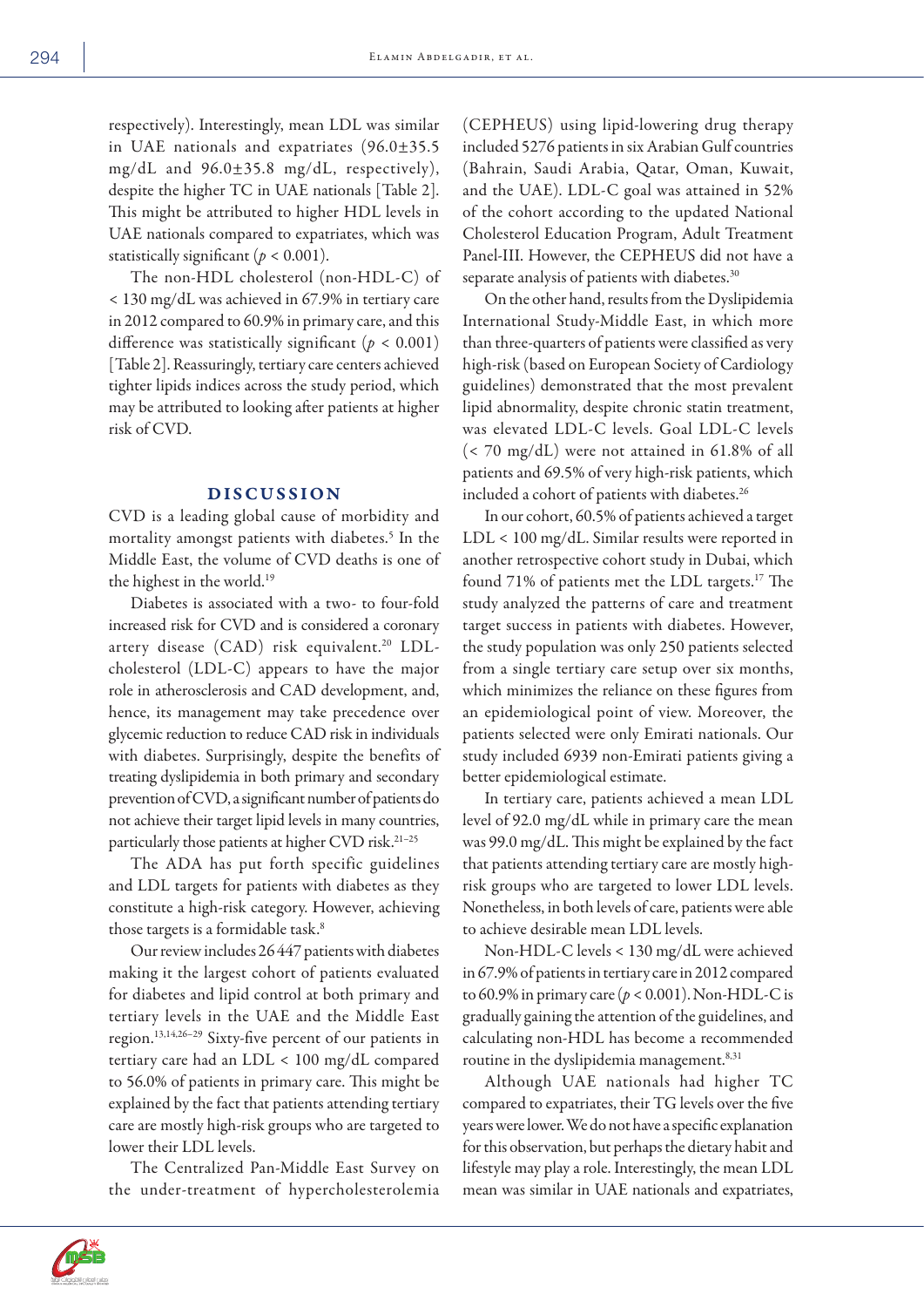despite the higher TC in UAE nationals. This might be attributed to higher HDL levels in UAE nationals compared to non-nationals, which was statistically significant ( $p < 0.001$ ).

This study may have a valuable impact on health strategies and health economics regulations since we were able to evaluate five years of data from a huge number of confirmed diabetes mellitus cases. Moreover, this study calls for further efforts to improve physicians' and patients' awareness of dyslipidemia management in diabetes. Additionally, based on this data, short and long-term noncommunicable diseases strategic plans need to include this data as an important estimate of the volume of the problem and to replicate similar studies to track the change.

Our data missed the detailed patient record including the duration of diabetes, and the stage of underlying cardiovascular or renal disease, being retrospectively captured data from the electronic record. Our data were derived from different centers within the same healthcare authority in a single emirate. The study does not describe the medications background and the patients' compliance details. Hence, the issue of whether we need to focus on physicians inertia or patients' awareness still needs to be unveiled.

## **CONCLUSION**

This is the largest epidemiological analysis in the region. The percentage of patients with diabetes across the DHA primary and tertiary health care centers achieving lipid targets is amongst the highest reported in the region and, perhaps, globally. There were significantly better lipid control indices achieved in tertiary care compared to primary care. Such studies need to be routinely replicated to boost physician-patient efforts in improving the lipids parameters.

#### *Disclosure*

The authors declared no conflicts of interest. No funding was received for this study.

#### references

- 1. World Economic Forum. The global economic burden of non-communicable diseases. Harvard School of Public Health. September 2011.
- 2. International Diabetes Federation (IDF). Diabetes Atlas 5th edition, 2014 Update.
- 3. Nathan DM; DCCT/EDIC Research Group. The diabetes control and complications trial/epidemiology of diabetes interventions and complications study at 30 years: overview. Diabetes Care 2014;37(1):9-16.
- 4. Dluhy RG, McMahon GT. Intensive glycemic control in the ACCORD and ADVANCE trials. N Engl J Med 2008 Jun;358(24):2630-2633.
- 5. World Health Organization. Global Health Observatory Data Repository; 2016. [cited June 2019]. Available from: http://www.apps.who.int/gho/data/node.main. A859?lang=en.
- 6. Ministry of Health and Prevention. United Arab Emirates; 2015 Report.
- 7. World Health Organization Noncommunicable Diseases (NCD) Country Profiles. 2018. [cited June 2019]. Available from: http://www.who.int/nmh/countries/are\_en.pdf.
- 8. Professional Practice Committee. Professional practice committee: Standards of medical care in diabetes-2018. Diabetes Care 2018 Jan;41(Suppl 1):S3-S3.
- 9. Saydah SH, Fradkin J, Cowie CC. Poor control of risk factors for vascular disease among adults with previously diagnosed diabetes. JAMA 2004 Jan;291(3):335-342.
- 10. Leiter LA, Berard L, Bowering CK, Cheng AY, Dawson KG, Ekoé JM, et al. Type 2 diabetes mellitus management in Canada: is it improving? Can J Diabetes 2013 Apr;37(2):82- 89.
- 11. Ong KL, Cheung BM, Wong LY, Wat NM, Tan KC, Lam KS. Prevalence, treatment, and control of diagnosed diabetes in the U.S. National Health and Nutrition Examination Survey 1999-2004. Ann Epidemiol 2008 Mar;18(3):222- 229.
- 12. Khunti K, Ceriello A, Cos X, De Block C. Achievement of guideline targets for blood pressure, lipid, and glycaemic control in type 2 diabetes: A meta-analysis. Diabetes Res Clin Pract 2018 Mar;137:137-148.
- 13. Afandi B, Malik AA, AlKaabi J, Elhouni A, Aziz F. Clinical diabetes care of patients with type 2 diabetes at a major tertiary care hospital in the United Arab Emirates. J Diabetes Metab Disord Control 2015;2(1):7-12.
- 14. Afandi B, Ahmad S, Saadi H, Elkhumaidi S, Karkoukli MA, Kelly B, et al. Audit of a diabetes clinic at Tawam hospital, United Arab Emirates, 2004-2005. Ann N Y Acad Sci 2006 Nov;1084:319-324.
- 15. Reed RL, Revel AO, Carter A, Saadi HF, Dunn EV. A clinical trial of chronic care diabetic clinics in general practice in the United Arab Emirates: a preliminary analysis. Arch Physiol Biochem 2001 Jul;109(3):272-280.
- 16. Shehab A, Elnour A, Abdulle A. A clinical audit on diabetes care in patients with type 2 diabetes in Al-ain, United arab emirates. Open Cardiovasc Med J 2012;6:126-132.
- 17. Osenenko KM, Szabo SM, Qatami L, Korenblat Donato BM, Al Madani AA, Al Awadi FF, et al. Patterns of care and treatment target success among persons with type 2 diabetes mellitus in Dubai: A retrospective cohort study. Value Health Reg Issues 2015 Sep;7:87-93.
- 18. Dubai Statistics Centre report 2017. [cited June 2019]. Available from: https://www.dsc.gov.ae/en-us/Pages/ dubainfigure-details.aspx.
- 19. Ramahi TM. Cardiovascular disease in the Asia Middle East region: global trends and local implications. Asia Pac J Public Health 2010 Jul;22(3)(Suppl):83S-89S.
- 20. Haffner SM; American Diabetes Association. Dyslipidemia management in adults with diabetes. Diabetes Care 2004 Jan;27(Suppl 1):S68-S71.
- 21. EUROASPIRE. A European society of cardiology survey of secondary prevention of coronary heart disease: principal results. EUROASPIRE Study Group. European Action on Secondary Prevention through Intervention to Reduce Events. Eur Heart J 1997 Oct;18(10):1569-1582.
- 22. EUROASPIRE II Study Group. Lifestyle and risk factor management and use of drug therapies in coronary patients from 15 countries; principal results from EUROASPIRE